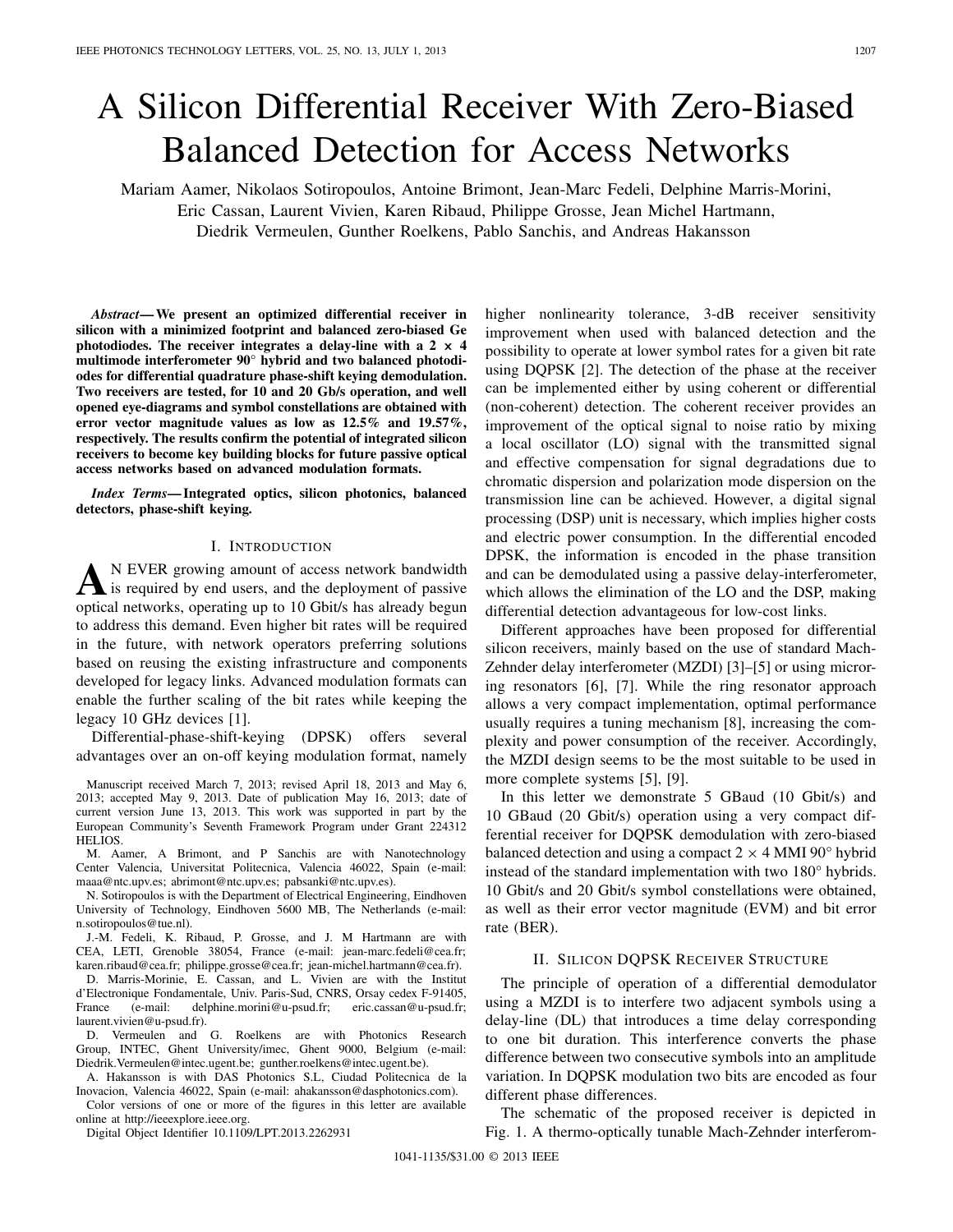

Fig. 1. DQPSK differential receiver. (a) Schematic and (b) optical photograph of the fabricated device. The receiver is assembled using 5 components, from left to right in the figure: curved grating coupler, MZI tunable power splitter, delay line interferometer, 90° hybrid and two balanced PDs.

eter (MZI) power splitter is placed in series with a MZDI and a 2  $\times$  4 MMI acting as 90 $^{\circ}$  hybrid. At the output the in-phase and quadrature signals are detected using two balanced photodetectors (BPDs) in *pinpin* configuration. In the following paragraphs the implementation and optimization of each of these elements is described.

The proposed device was fabricated on top of a 200-mm SOI wafer with silicon core thickness of 220nm and buried oxide of 2µm. To couple light from the input fiber to the receiver, and in order to minimize the size of the chip, curved gratings [10] were used, showing a coupling loss of about 6 dB. The second element of the receiver is a tunable MZI power splitter. In case of unbalanced behavior at the output of the MZDI due to excess loss in the delay line, micro-heaters can be used to actively tune the power at the MZDI input, resulting in an increase in the extinction ratio of the MZDI [11], and consequently in the sensitivity of the receiver. At the output of the power splitter, a MZDI was placed. Compact spirals were used in order to minimize the size of the structure. A waveguide length of 18mm and 9mm was chosen for 10 Gbit/s and 20 Gbit/s operation, respectively, introducing ∼3dB and ∼1.5dB propagation losses, respectively. The MZDI outputs were coupled to the  $2 \times 4$  MMI inputs. This MMI, with an insertion loss of about 6.5 dB, acted as a 90° hybrid [12] instead of the standard implementation of a DQPSK receiver with two parallel MZDI coupled to a 180° hybrid, in accordance with the intention of minimizing the chip area, as well as the number of active controls needed for tuning. In order to have a 3dB increase in the sensitivity of the receiver and minimize power consumption, zero-bias balanced detection was used based on a Ge photodetector pair (Ge-BPD) in lateral *pinpin* configuration. Hence, the photodetected signal is directly extracted from one single central pad avoiding additional wire bonding or metal connections. The 10µmlength Ge-BPD was selectively grown at the end of silicon waveguides, and it is comparable to the ones used in [13]. The high-speed performance of the photodiodes used is comparable



Fig. 2. Output current as a function of wavelength for the 10 Gbit/s (solid lines) and 20 Gbit/s (dashed lines) bit rate receiver. The blue and the red lines correspond to the in-phase (I) and quadrature (Q) outputs, respectively.



Fig. 3. Experimental setup for characterizing the DQPSK receiver. POL CON indicates polarization controller.

to the one having a bandwidth above 10GHz for any negative voltage bias, including 0V, which clearly is sufficient for our operation. The responsivity was measured to be 1 A/W at 1550 nm using 0 to  $-2$  V bias. For an input power of  $-3$  dBm, the transmission spectra of the two BPDs were measured, for both receivers. As it can be seen in the figure below, the spectra have excellent agreement with the expected behavior for a DQPSK receiver. For both receivers, the two outputs are perfectly 90° phase shifted with respect to each other confirming the correct behavior of the 90° hybrid.

The performance, in terms of responsivity, of our Ge-BPDs is quite better than those presented in [3], [4], [6]. On the other hand, the total optical excess loss of our proposed device is around 15 dB and 16.5 dB for the 10 and 20 Gbit/s, respectively, values of the same order as those presented in [5].

## III. EXPERIMENTAL RESULTS

The setup used to test the high-speed behavior of the receiver is shown in Fig. 3. A DQPSK signal was generated using a commercial single-drive Lithium Niobate nested MZ modulator, biased at minimum transmission and driven by the outputs of the pulse pattern generator (PPG), appropriately decorrelated, aligned and amplified at  $2V_\pi$ . The bits were generated from a pseudorandom binary sequence pattern generator (PRBS) with a pattern length of  $2^{13} - 1$ , which was the longest sequence that could be used to create a custom pattern sequence. This custom sequence was used to allow for the insertion of a preamble that facilitated the discovery of the start of the sequence of the detected data. The generated DQPSK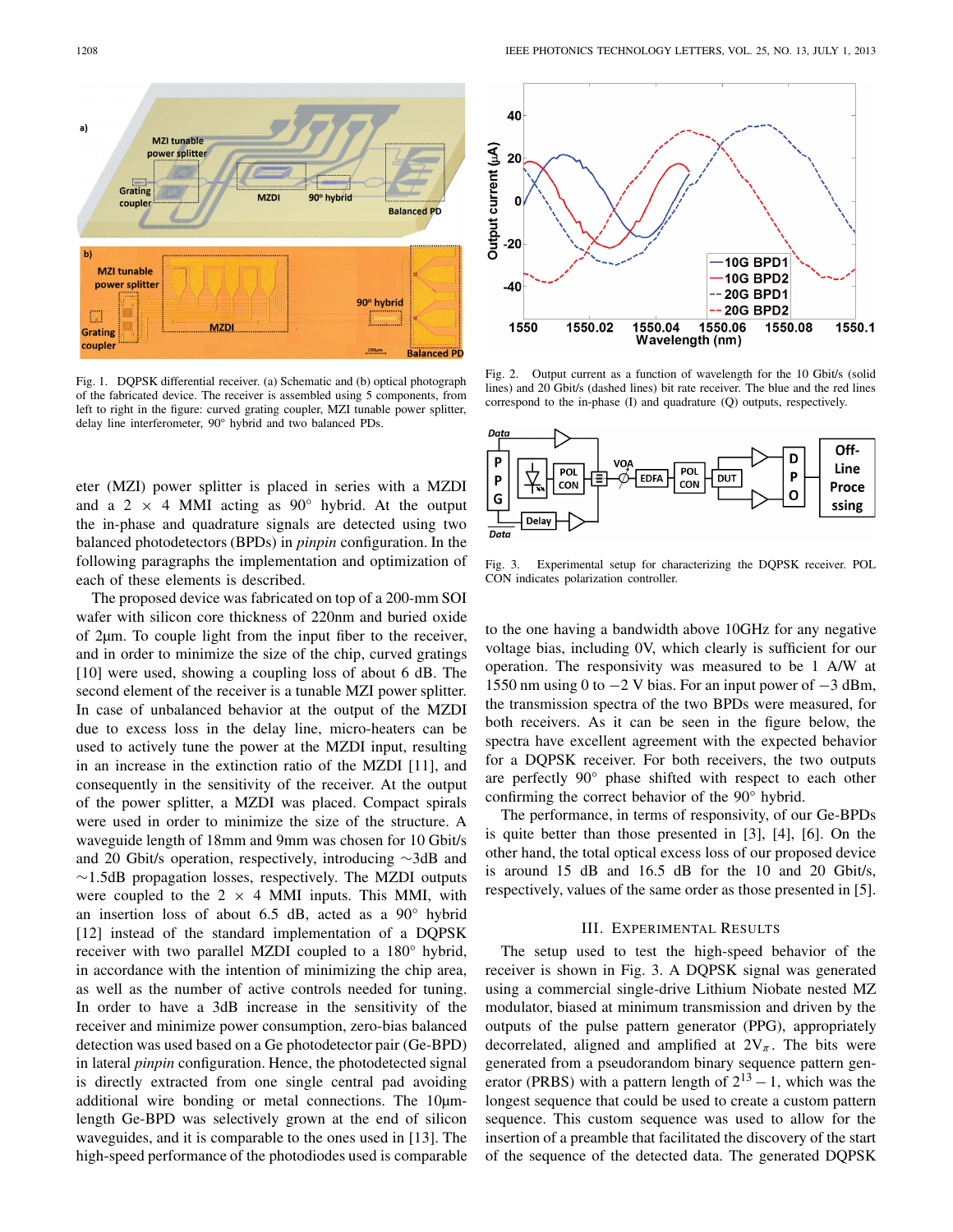

Fig. 4. 10 Gbit/s and 20 Gbit/s transmitted DQPSK eyes, and reference constellation measured by a discrete receiver (20 Gbit/s).



Fig. 5. (a) DQPSK eye diagram and (b) symbol constellationat 10 Gbit/s for a received power of −19 dBm.

signal passes through a variable optical attenuator (VOA), which is the reference point for the received power, and is then amplified by an erbium-doped fiber amplifier (EDFA). At the output of the chip, the electrical signals were extracted directly from the photodiodes using RF probes in a GSGSG configuration, and were transferred to two amplifiers, and then were sampled by the digital phosphor oscilloscope (DPO) for further processing off-line.

The DQPSK transmitted eyes at 10 and 20 Gbit/s are shown in Fig. 4, as well as the reference constellation obtained by using a discrete receiver described in [14].

For the 10 Gbit/s integrated receiver, well opened eyediagrams and remarkably good constellation diagrams were obtained, as shown in Fig. 5 for a received power of −19 dBm.

It must be commented that in long haul networks, the parameter of interest lies in the relation between the BER and the optical signal to noise ratio, due to the fact that the signal is usually degraded by noise introduced by a large number of amplifiers. However, in an access network, the figure of merit is the sensitivity as a function of received power, as there is no degradation due to amplification stages and the receiver sensitivity limits the possible splitting ratio and reach of the system. The EVM as a function of the received power was measured and the experimental results are summarized in Table I.

As the quality of the received signal was quite good so that no significant amount of errors were recorded in the captured length of the data, which was 100k symbols, the measured

TABLE I EVM AND BER, FOR THE 10 GBIT/S DIFFERENTIAL RECEIVER

| Received Power (dBm) | Measured EVM $(\% )$ | <b>Estimated BER</b>  |
|----------------------|----------------------|-----------------------|
| $-23$                | 24.27                | $1.9 \times 10^{-5}$  |
| $-22$                | 22.39                | $4 \times 10^{-6}$    |
| $-21$                | 14.76                | $6.2 \times 10^{-12}$ |
| $-20$                | 13.08                | $10^{-14}$            |
| -19                  | 12.5                 | $10^{-15}$            |



Fig. 6. (a) DQPSK eye diagram and (b) symbol constellation at 20 Gbit/s for a received power of −12 dBm.

TABLE II EVM AND BER, FOR THE 20 GBIT/S DIFFERENTIAL RECEIVER

| Received Power (dBm) | Measured EVM $(\% )$ | <b>Estimated BER</b> |
|----------------------|----------------------|----------------------|
| $-14$                | 25.66                | $6 \times 10^{-5}$   |
| $-13$                | 19.68                | $1.9 \times 10^{-7}$ |
| -12                  | 19.57                | $1.7 \times 10^{-7}$ |

EVM of the signal was used to estimate the BER by using the following equation taken from [15]:

$$
BER \approx \frac{(1 - \frac{1}{L})}{\log_2 L} erfc\left[\sqrt{\left(\frac{3\log_2 L}{L^2 - 1}\right)} \frac{1}{EVM^2 \log_2 M}\right] (1)
$$

where *L* is the number of signal levels per quadrature, *M* is the order of the modulation and *Q* indicates the *Q* function. For QPSK modulation, *L* is 2 and *M* is 4.

It must be commented that for input powers lower than −21 dBm, the EDFA in Fig. 3 can no longer amplify the signal to a constant output power value of  $+16$  dBm, and lower powers reach the balanced photodiodes. Even so, and examining the results shown in the table above, an error floor value of around 12.5% and  $10^{-15}$  were obtained for the EVM and BER, respectively.

For the 20 Gbit/s DQPSK receiver, opened eyes and good constellation diagram were also measured, as shown in Fig. 6 for a received power of  $-12$  dBm. Comparing the obtained constellation diagram with the reference one shown in Fig. 4, it can be seen that some additional noise appears in the symbols of the constellations. Nevertheless, the EVM of the obtained constellation was measured to be 19.57% and the corresponding BER was estimated by using Eq. (1) in  $1.7 \cdot 10^{-7}$ , as shown in Table II. It must be taken into account that typically, advanced modulation formats operate with Forward-Error Correction (FEC), and our BER values, without FEC, are below the  $10^{-3}$  reference, which is the